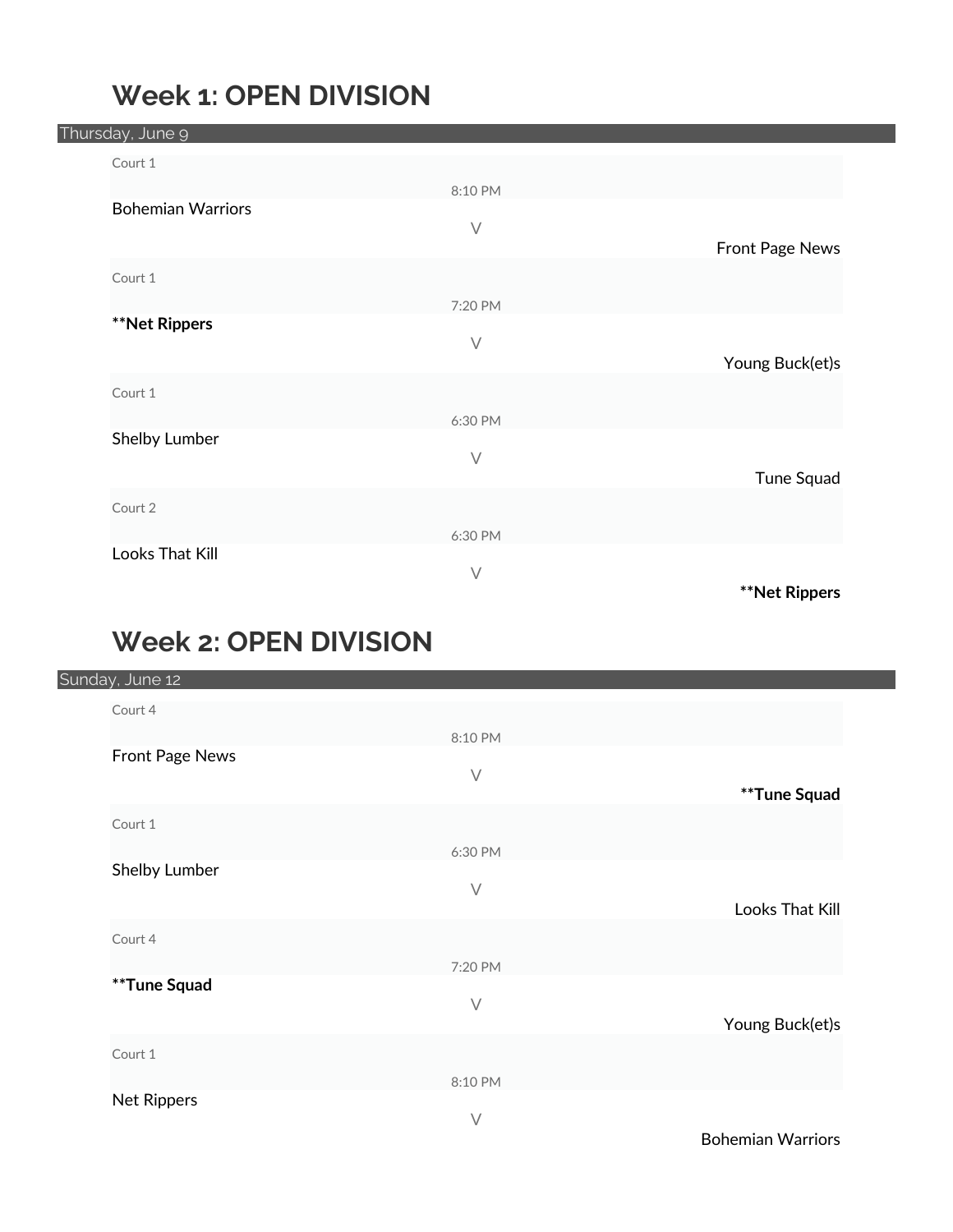## **Week 3: OPEN DIVISION**

| Thursday, June 23 |                          |           |                   |
|-------------------|--------------------------|-----------|-------------------|
| Court 1           |                          |           |                   |
|                   |                          | 7:20 PM   |                   |
|                   | Looks That Kill          |           |                   |
|                   |                          | $\bigvee$ | **Young Buck(et)s |
| Court 4           |                          |           |                   |
|                   |                          |           |                   |
|                   | **Young Buck(et)s        | 8:10 PM   |                   |
|                   |                          | $\vee$    |                   |
|                   |                          |           | Tune Squad        |
| Court 2           |                          |           |                   |
|                   |                          | 6:30 PM   |                   |
|                   | Front Page News          |           |                   |
|                   |                          | $\vee$    | Net Rippers       |
| Court 4           |                          |           |                   |
|                   |                          |           |                   |
|                   | <b>Bohemian Warriors</b> | 7:20 PM   |                   |
|                   |                          | $\vee$    |                   |
|                   |                          |           | Shelby Lumber     |

## **Week 4: OPEN DIVISION**

|  | Thursday, June 30 |         |                          |
|--|-------------------|---------|--------------------------|
|  | Court 1           |         |                          |
|  |                   | 8:10 PM |                          |
|  | Net Rippers       |         |                          |
|  |                   | $\vee$  | ** Front Page News       |
|  | Court 1           |         |                          |
|  |                   | 7:20 PM |                          |
|  | Shelby Lumber     |         |                          |
|  |                   | $\vee$  | ** Front Page News       |
|  | Court 4           |         |                          |
|  |                   | 8:10 PM |                          |
|  | Young Buck(et)s   |         |                          |
|  |                   | $\vee$  | <b>Bohemian Warriors</b> |
|  | Court 2           |         |                          |
|  |                   | 6:30 PM |                          |
|  | Tune Squad        |         |                          |
|  |                   | $\vee$  |                          |

Looks That Kill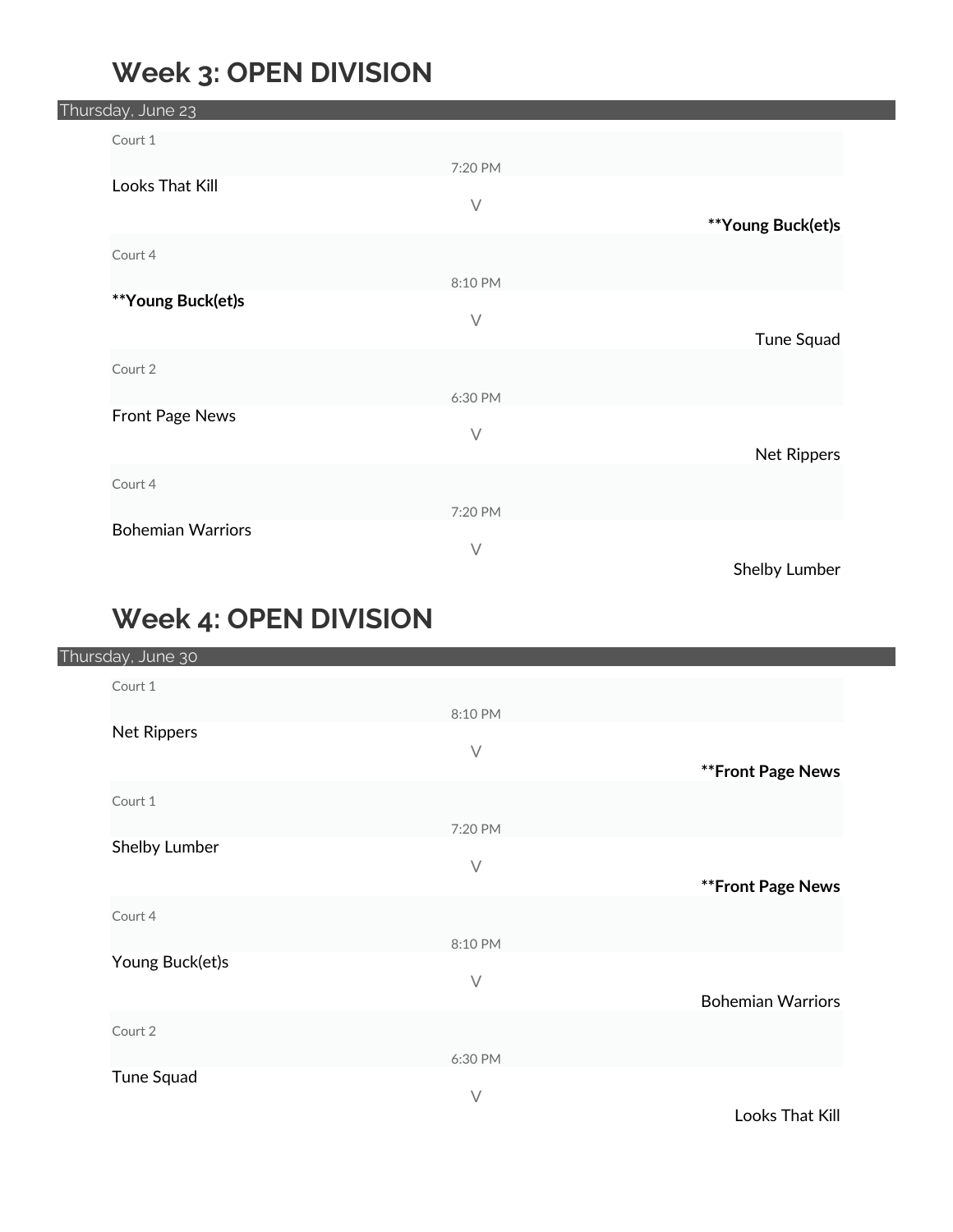#### **Week 5: OPEN DIVISION**

Thursday, July 7 **LOOKS THAT KILL V BYE** Court 4 6:30 PM Net Rippers V Shelby Lumber Court 4 7:20 PM Front Page News V Young Buck(et)s Court 1 8:10 PM Bohemian Warriors V Tune Squad

## **Week 6: OPEN DIVISION**

| Thursday, July 14 |           |                          |
|-------------------|-----------|--------------------------|
| Court 1           |           |                          |
|                   | 7:20 PM   |                          |
| Looks That Kill   |           |                          |
|                   | $\bigvee$ | <b>Bohemian Warriors</b> |
| Court 4           |           |                          |
|                   | 7:20 PM   |                          |
| Tune Squad        |           |                          |
|                   | $\bigvee$ | Front Page News          |
|                   |           |                          |
| <b>BYE</b>        |           |                          |
|                   | $\vee$    | <b>SHELBY LUMBER</b>     |
|                   |           |                          |
| Court 4           |           |                          |
|                   | 8:10 PM   |                          |
| Young Buck(et)s   | $\vee$    |                          |
|                   |           | .                        |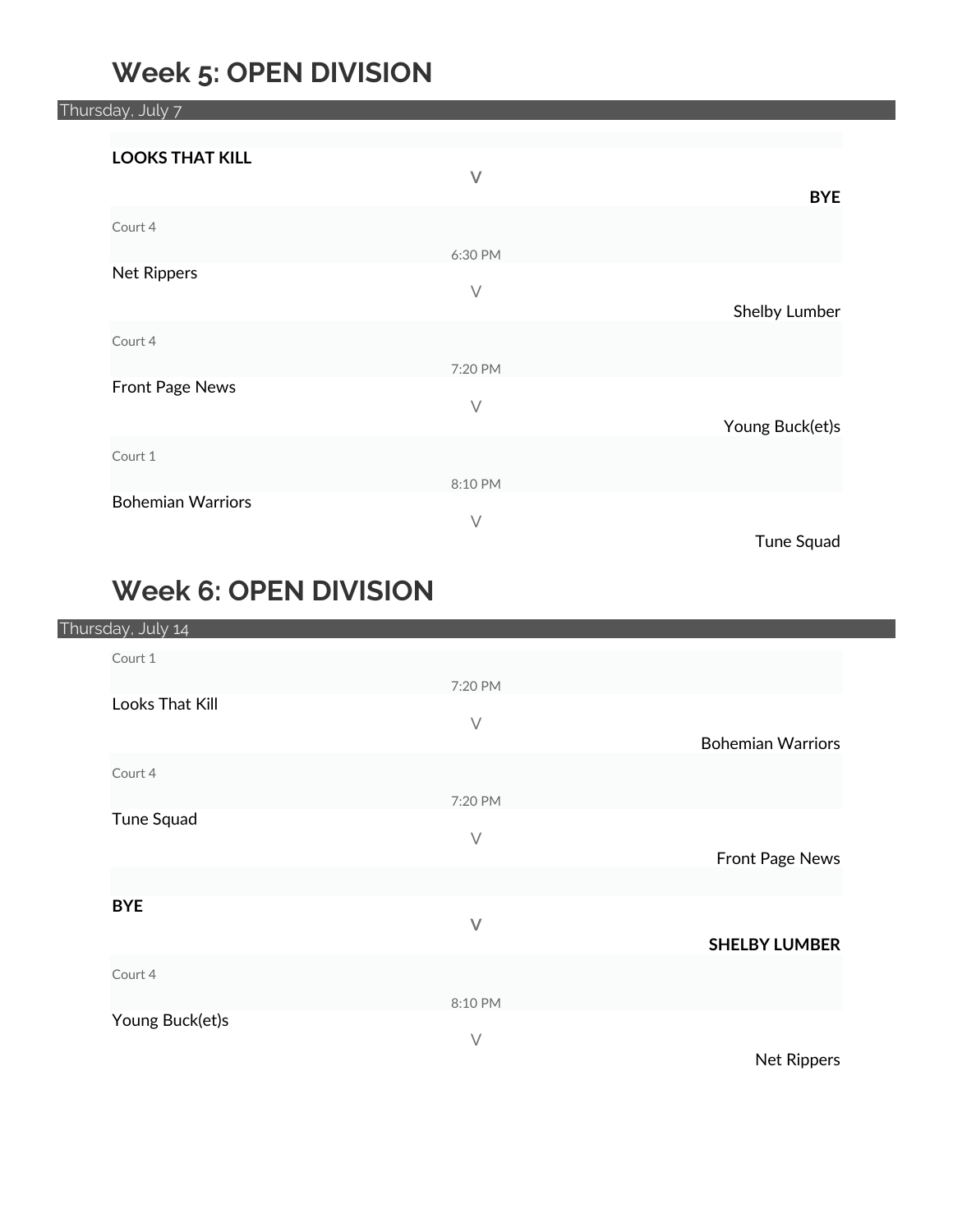## **Week 7: OPEN DIVISION**

|  | Thursday, July 21        |         |                 |
|--|--------------------------|---------|-----------------|
|  | Court 1                  |         |                 |
|  |                          | 6:30 PM |                 |
|  | Front Page News          |         |                 |
|  |                          | $\vee$  | Looks That Kill |
|  |                          |         |                 |
|  | <b>BOHEMIAN WARRIORS</b> |         |                 |
|  |                          | $\vee$  | <b>BYE</b>      |
|  | Court 1                  |         |                 |
|  |                          | 7:20 PM |                 |
|  | Shelby Lumber            |         |                 |
|  |                          | $\vee$  |                 |
|  |                          |         | Young Buck(et)s |
|  | Court 1                  |         |                 |
|  |                          | 8:10 PM |                 |
|  | Net Rippers              | $\vee$  |                 |
|  |                          |         | Tune Squad      |

## **Week 8: OPEN DIVISION**

Thursday, July 28

| <b>BYE</b>               |           |                        |
|--------------------------|-----------|------------------------|
|                          | $\vee$    |                        |
|                          |           | <b>FRONT PAGE NEWS</b> |
| Court 1                  |           |                        |
|                          | 8:10 PM   |                        |
| <b>Bohemian Warriors</b> |           |                        |
|                          | $\bigvee$ |                        |
|                          |           | <b>Net Rippers</b>     |
| Court 1                  |           |                        |
|                          | 7:20 PM   |                        |
| Young Buck(et)s          |           |                        |
|                          | $\vee$    |                        |
|                          |           | Tune Squad             |
| Court 4                  |           |                        |
|                          | 6:30 PM   |                        |
| Looks That Kill          |           |                        |
|                          | $\vee$    |                        |

Shelby Lumber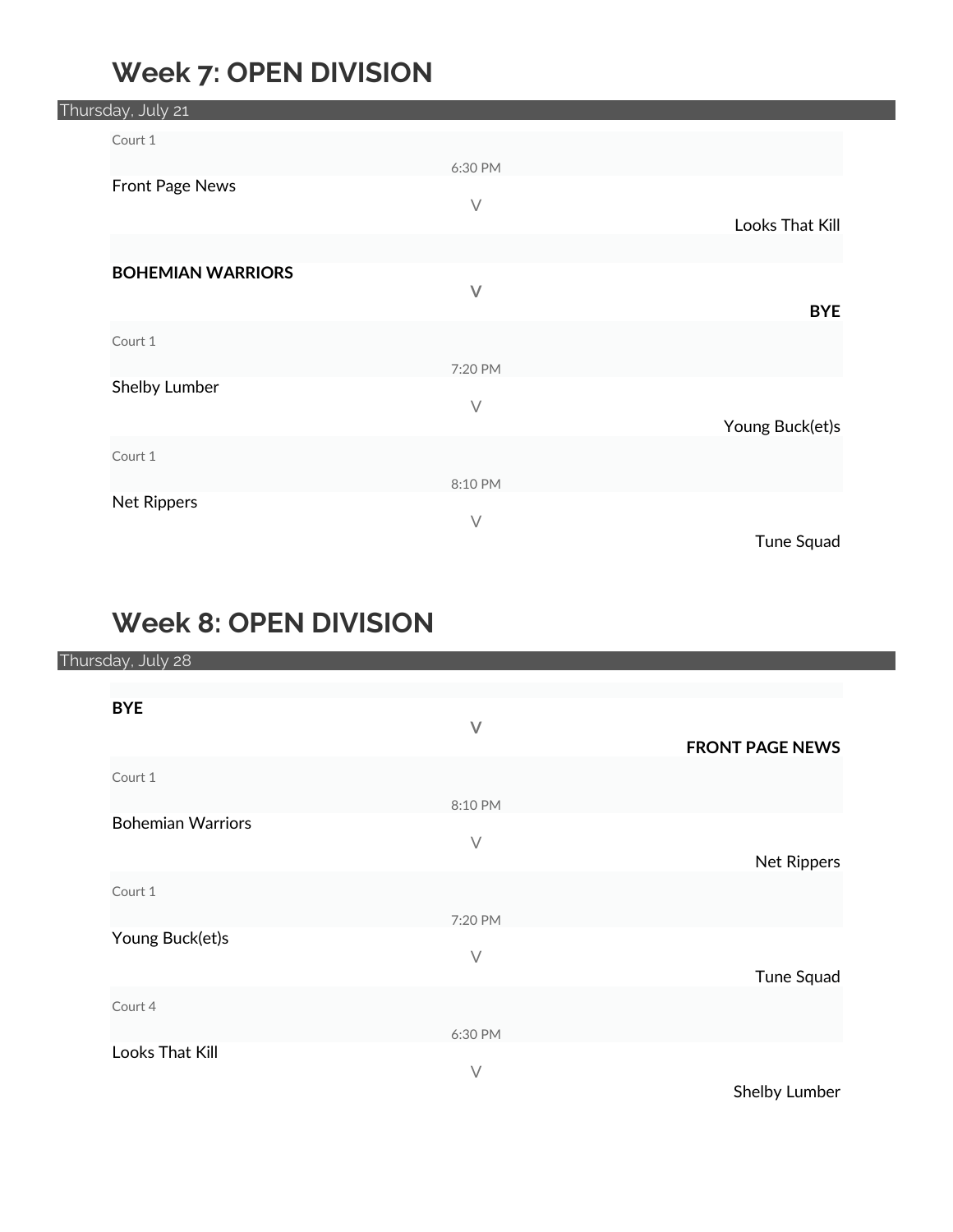## **Week 9: OPEN DIVISION**

|  | Thursday, August 4 |           |                          |
|--|--------------------|-----------|--------------------------|
|  | Court 4            |           |                          |
|  |                    | 6:30 PM   |                          |
|  | Tune Squad         |           |                          |
|  |                    | $\bigvee$ | Shelby Lumber            |
|  |                    |           |                          |
|  | YOUNG BUCK(ET)S    |           |                          |
|  |                    | $\vee$    | <b>BYE</b>               |
|  | Court 4            |           |                          |
|  |                    | 8:10 PM   |                          |
|  | Front Page News    |           |                          |
|  |                    | $\vee$    |                          |
|  |                    |           | <b>Bohemian Warriors</b> |
|  | Court 2            |           |                          |
|  |                    | 6:30 PM   |                          |
|  | Net Rippers        | $\vee$    |                          |
|  |                    |           | Looks That Kill          |

# **Week 10: OPEN DIVISION**

|  | Thursday, August 11 |           |                          |
|--|---------------------|-----------|--------------------------|
|  | Court 4             |           |                          |
|  |                     | 7:20 PM   |                          |
|  | Shelby Lumber       |           |                          |
|  |                     | $\bigvee$ | <b>Bohemian Warriors</b> |
|  |                     |           |                          |
|  | Court 4             |           |                          |
|  |                     | 8:10 PM   |                          |
|  | Net Rippers         | $\bigvee$ |                          |
|  |                     |           | Front Page News          |
|  | Court 2             |           |                          |
|  |                     |           |                          |
|  | Young Buck(et)s     | 7:20 PM   |                          |
|  |                     | $\bigvee$ |                          |
|  |                     |           | Looks That Kill          |
|  |                     |           |                          |
|  | <b>TUNE SQUAD</b>   |           |                          |
|  |                     | $\vee$    |                          |